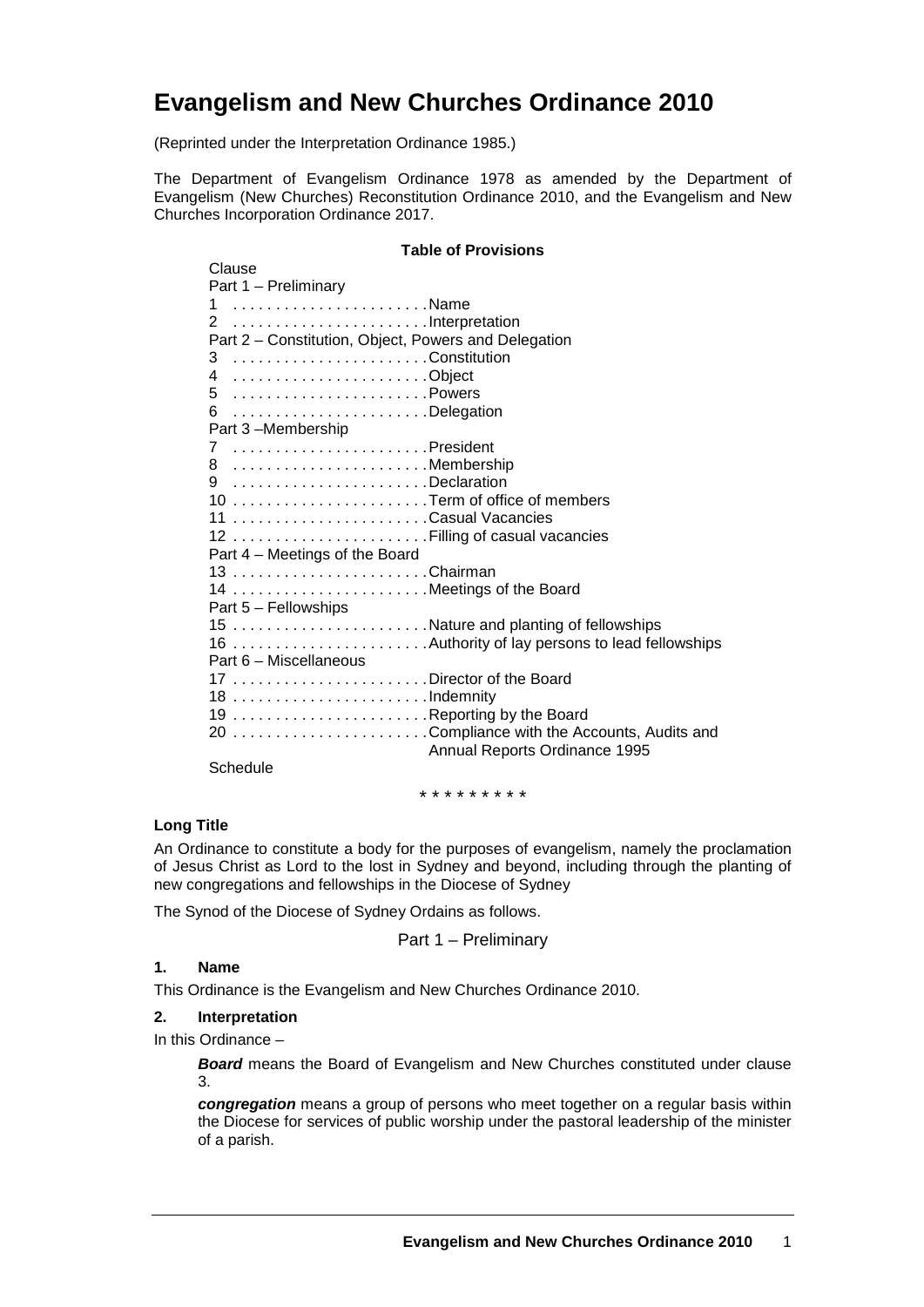*fellowship* means a group of persons who meet together on a regular basis within the Diocese under the pastoral leadership of a person who is appointed by the Board to lead the fellowship and who –

- (a) if the person is a member of the clergy, holds a general licence or authority to officiate in the Diocese, or
- (b) if the person is not a member of the clergy, holds an authority to lead the fellowship issued by the Archbishop pursuant to clause 16.

Part 2 – Constitution, Object, Powers and Delegation

## **3. Constitution**

There is to be a Board to be known as the Board of Evangelism and New Churches which is to consist of a President and ten other members.

## **4. Object**

(1) The object of the Board is to advance the evangelistic purposes of the Diocese, including through the planting of new congregations and fellowships in the Diocese.

(2) The Board may, subject to the provisions of this Ordinance, fulfil its object by such means as the Board considers expedient including by –

- (a) resourcing churches and parishes to evangelise, including through the planting of new congregations in the Diocese, and
- (b) identifying, training, supporting and appointing suitably gifted persons to evangelise, including through the planting and leading of new fellowships in the Diocese.

## **5. Powers**

The Board has power to do all things necessary and desirable to fulfil its object and, without limiting the generality of the foregoing, may –

- (a) acquire property by purchase, donation or otherwise,
- (b) use any money paid to or held for or by the Board,
- (c) enter into contracts, employ and appoint persons and do all things that are necessary or incidental to fulfilling its object,
- (d) open and operate bank accounts and determine the persons by whom cheques and other banking documents shall be signed or endorsed, and
- (e) raise or borrow money for the purposes of the Board provided that a resolution of the Board to borrow must be within the terms of a prudential borrowing limit and be approved by resolution of the Standing Committee before action is taken upon it.

## **6. Delegation**

The Board may delegate the exercise of any of its powers and functions (except this power to delegate) to an executive appointed from among its members and may revoke such delegation.

## Part 3 - Membership

## **7. President**

The Archbishop is President of the Board and is to preside at all meetings of the Board at which he is present.

## **8. Membership**

The members of the Board, in addition to the President, are –

- (a) three members of clergy and three lay persons elected by the Synod, and
- (b) two persons appointed by the Archbishop, and
- (c) two persons elected by the other members of the Board.

## **9. Declaration**

A person is not eligible to be elected or appointed as a member of the Board unless the person has first given the electing or appointing person or body a signed copy of the declaration set out in the Schedule.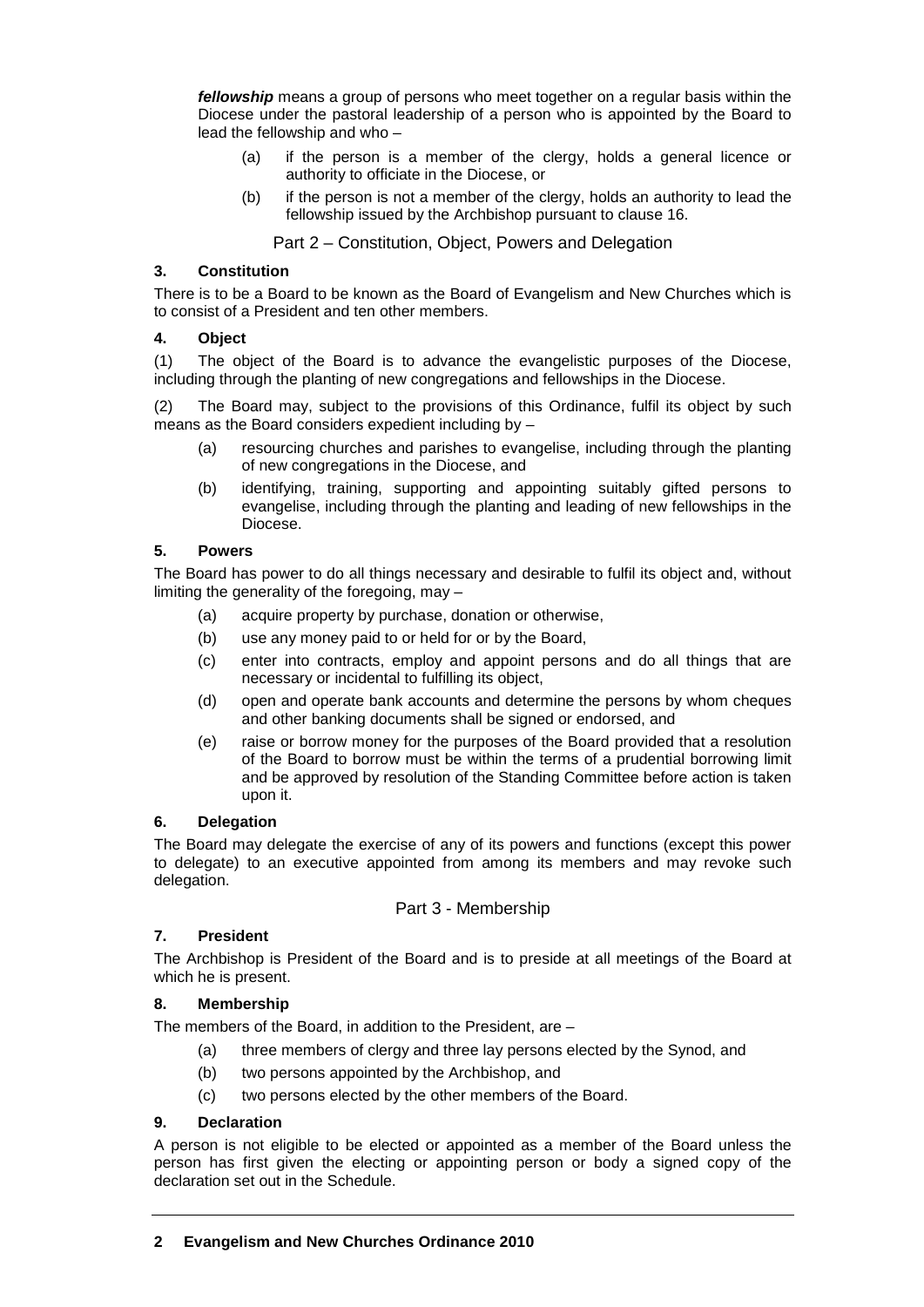## **10. Term of office of members**

(1) Subject to clauses 11 and 12, one member of clergy and one lay person elected by the Synod as members of the Board are to retire on the first day of each ordinary session of the Synod. The members to retire are those who have held office the longest since last being elected but, in the case of competition, are to be determined by the members concerned. If those members cannot agree, the order of retirement is to be determined by lot.

(2) Subject to clause 11, the persons appointed to the Board by the Archbishop hold office until the first ordinary session of the next succeeding Synod.

(3) Subject to clause 11, the person elected to the Board by the other members of the Board hold office until the first ordinary session of the next succeeding Synod.

(4) Subject to clause 11, a retiring member is eligible for re-election or re-appointment.

## **11. Casual Vacancies**

(1) A casual vacancy in the office of member of the Board elected by the Synod arises in a circumstance set out in rule 7.1(2) (except rule 7.1(2)(b)) of the Schedule to the Synod Elections Ordinance 2000.

(2) A casual vacancy in the office of member of the Board appointed by the Archbishop arises –

- (a) if the person holding that office resigns by notice in writing to the Archbishop, or
- (b) if a circumstance set out in rule  $7.1(2)(a)$  (except rule  $7.1(2)(a)(i)$ ) of the Schedule to the Synod Elections Ordinance 2000 occurs in respect of that person.

(3) A casual vacancy in the office of member of the Board elected by the other members arises –

- (a) if the person holding that office resigns by notice in writing to the Board, or
- (b) if a circumstance set out in rule  $7.1(2)(a)$  (except rule  $7.1(2)(a)(i)$ ) of the Schedule to the Synod Elections Ordinance 2000 occurs in respect of that person.

## **12. Filling of casual vacancies**

(1) A casual vacancy in the office of a member of the Board elected by the Synod is to be filled by the Synod, or by the Standing Committee if the Synod is not in session.

(2) A person elected to fill a casual vacancy in the office of a member of the Board elected by the Synod holds office, subject to clause 11(1), for the balance of the term of office of the person whose place on the Board he or she has filled as if he or she had been elected to office by the Synod under clause 8(a).

## Part 4 – Meetings of the Board

## **13. Chairman**

(1) The members of the Board are to elect one of their number to be the Chairman of the Board for a term of up to three years.

(2) A person who has been elected as chairman is eligible for re-election at the expiry of his or her term of office provided that a person cannot hold office as chairman for more than nine consecutive years.

(3) The Chairman of the Board is to be chairman of meetings of the Board at which the President is not present.

(4) In the absence of the President and the Chairman of the Board, the meeting is to appoint one of its number then present to be chairman of the meeting of the Board.

## **14. Meetings of the Board**

(1) The Board is to meet at such times as it may determine, and is to meet at least once in any 3 month period.

(2) A meeting of the Board may be convened by  $-$ 

(a) the President, or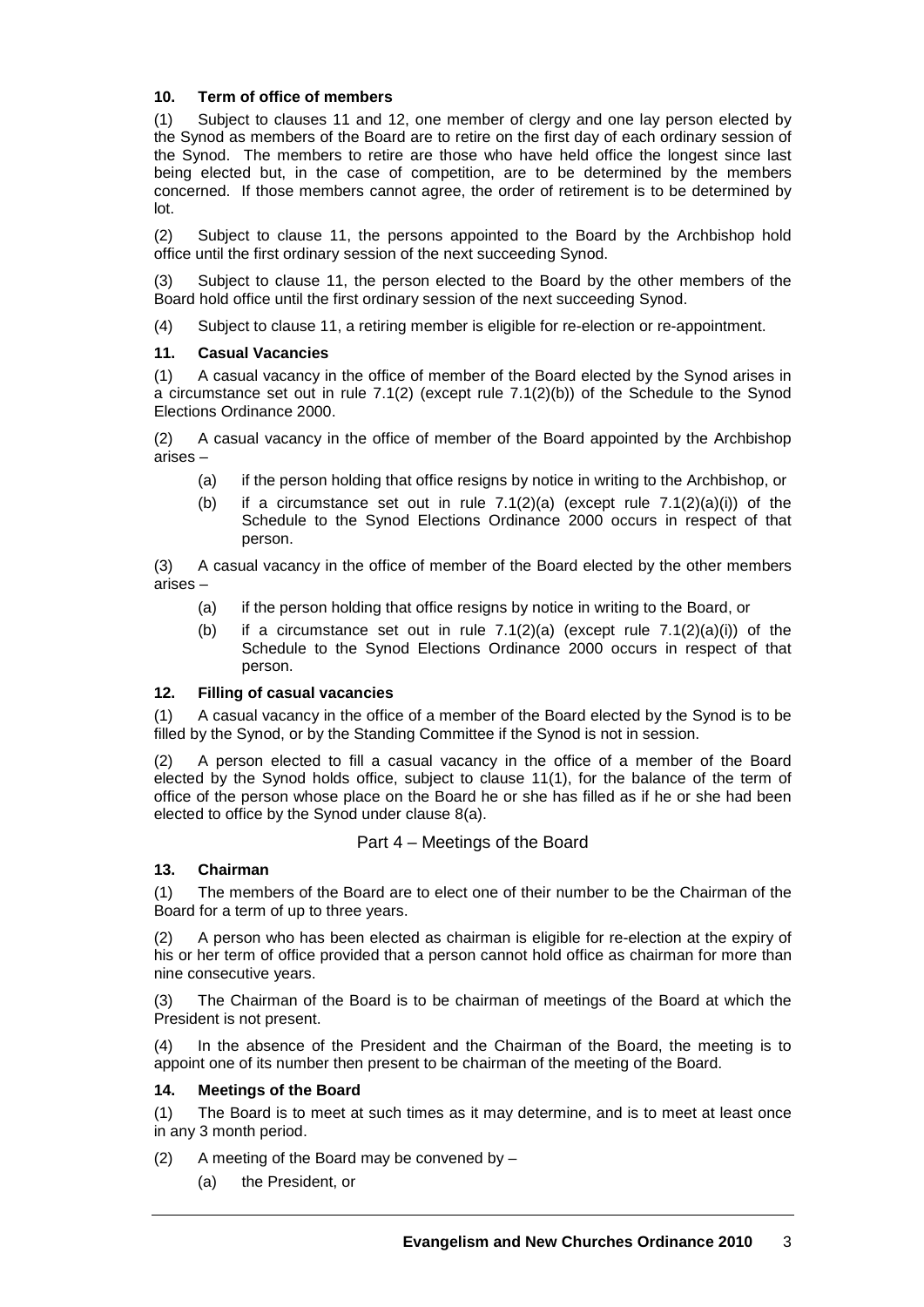- (b) the Chairman, or
- (c) any 3 members of the Board.

(3) A quorum for a meeting of the Board is 6 members.

Part 5 – Fellowships

#### **15. Nature and planting of fellowships**

(1) A fellowship is a ministry of the Board.

(2) A fellowship is taken to be outside any parish.

(3) Although the permission of the minister and the Regional Bishop is not necessary, it is intended that fellowships be planted and operate with the goodwill and encouragement of the Regional Bishop and the minister of any parish in which a fellowship would, but for subclause (2), meet or operate.

#### **16. Authority of lay persons to lead fellowships**

(1) The Archbishop may authorise a person who is not a member of the clergy to lead a fellowship in the Diocese.

(2) The Archbishop is not to issue an authority pursuant to subclause (1) to a person unless the person satisfies the Archbishop that he or she has been adequately trained or otherwise equipped, possesses a sufficient knowledge of Scripture, assents to the doctrine referred to in paragraphs 1 and 2 of the Schedule, is of godly character, and, will conduct their fellowships in a way agreeable to the Word of God and consistent with the doctrine of the Anglican Church of Australia.

(3) An authority issued pursuant to subclause  $(1)$  –

- (a) may be limited to a fellowship or the fellowships named in the authority or may apply to any fellowship in the Diocese or any specified part of the Diocese, and
- (b) may be issued subject to any conditions which are specified in the authority.

(4) An authority issued pursuant to subclause (1) may be revoked at any time by the Archbishop.

#### Part 6 – Miscellaneous

#### **17. Director of the Board**

(1) The Director of the Board is the chief executive of the Board and is responsible to the Board for the implementation of its plans and strategies and for the operation and management of its activities and functions.

(2) The Director of the Board is to be appointed by the Archbishop on the recommendation of the Board for such term and upon such conditions as the Board with the concurrence of the Archbishop thinks fit.

#### **18. Indemnity**

(1) Subject to subclause (2), each member of the Board is indemnified out of the assets of the Board against all loss or liability which a member of the Board or any of the members of the Board may have incurred for or on behalf of the Board and which they or any of them may be subject through being a member of the Board.

(2) A member of the Board is not entitled to be indemnified under subclause (1) against any loss or liability caused by the member's own wilful act or neglect.

## **19. Reporting by the Board**

(1) The Board must at least once in every year present a report on its proceedings to the Synod and must furnish such other information as may be required from time to time by resolution of the Synod or the Standing Committee.

(2) The Board is to include in its report to Synod each year details of any fellowships created under this Ordinance.

## **20. Compliance with the Accounts, Audits and Annual Reports Ordinance 1995**

The Board must comply with the provisions of the Accounts, Audits and Annual Reports Ordinance 1995.